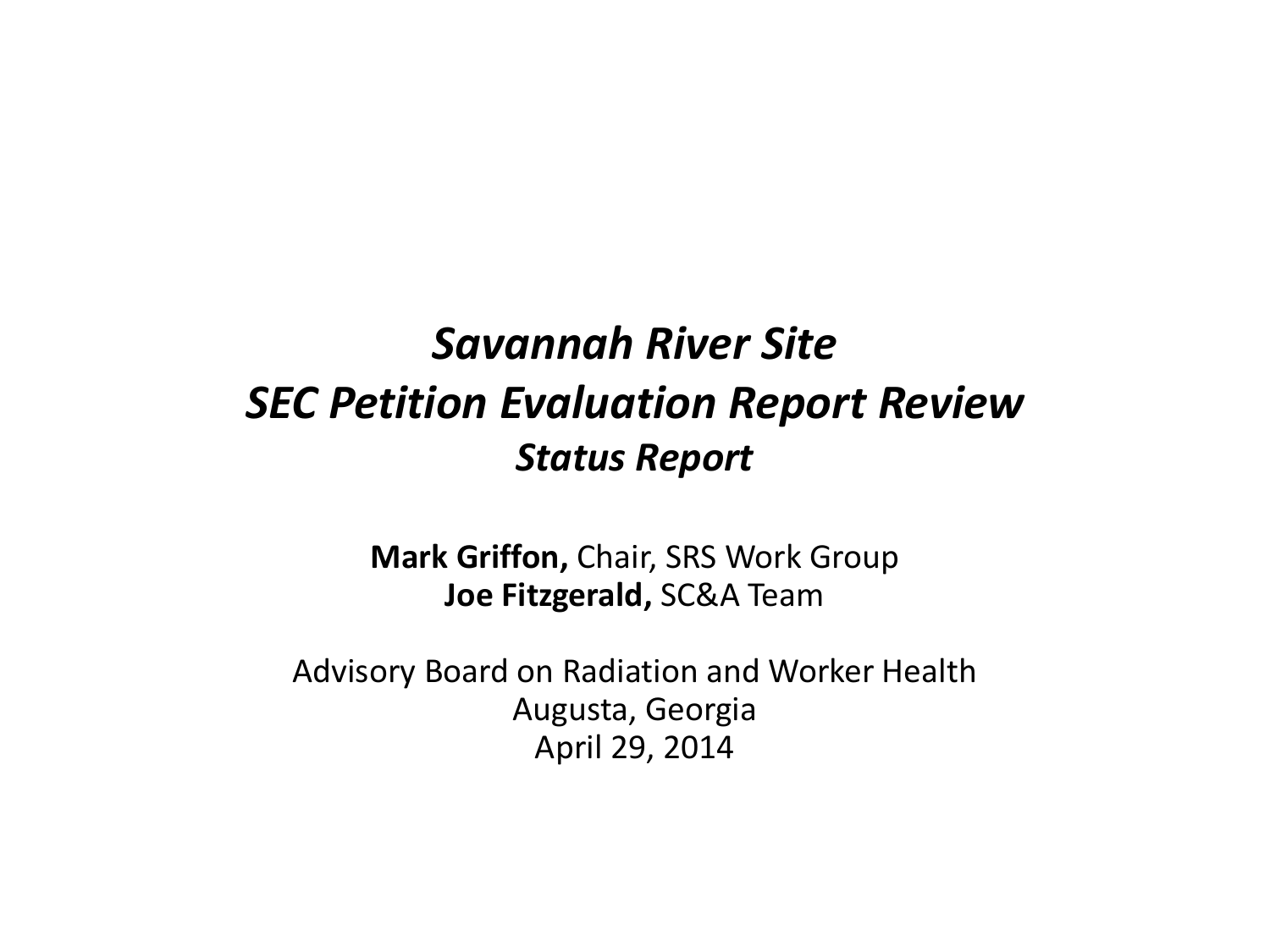### **Remaining Key Work Group Issues**

#### **Ongoing Review (post-September 1972):**

- Neptunium-237
- Thorium
- Overall CTW to NCW internal dose comparison
- Subcontractor database validation

#### **Other Open Issues, including:**

- Recycled uranium
- Coworker model to be reviewed:
	- Trivalent actinides, Am, Cm, Cf
	- Fission and activation products
	- $-$  Co-60
- Tritium/tritides
- Exotic radionuclides
- Internal dose due to incidents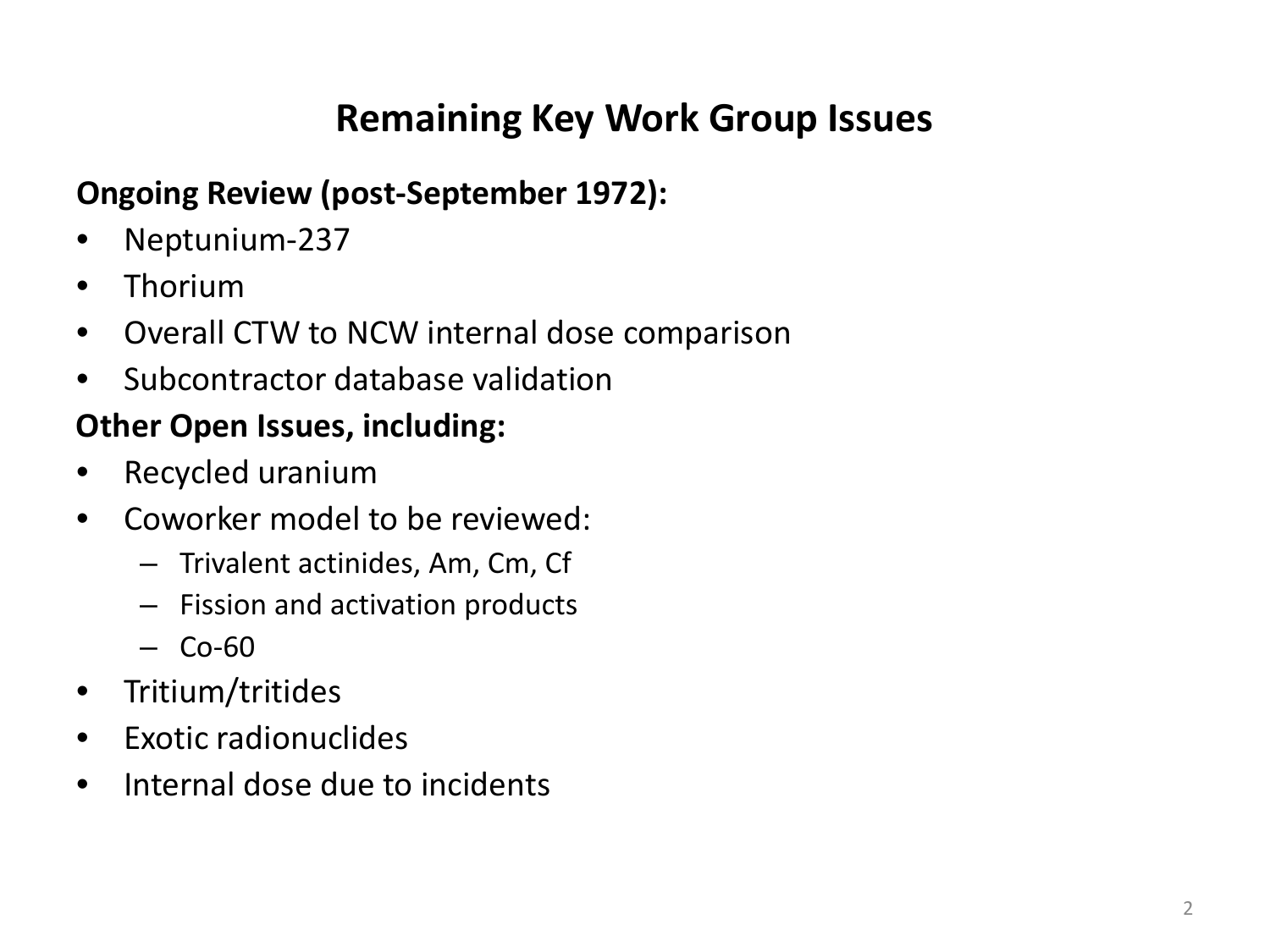### **SC&A Review Activities**

- Onsite Data Captures and Interviews:
	- June 2013: Interview of crafts and construction workers
	- August 2013: Joint NIOSH/SC&A data capture and interviews
	- November 2013: Joint NIOSH/SC&A data capture and interviews
- Ongoing SRS Document Reviews
- Work Group/NIOSH/SC&A Technical Calls
- Work Group Calls/Meetings:
	- February 5 and February 26, 2014 (neptunium and thorium)
	- September 26, 2013, and April 7, 2014 [OPOS (One person-One sample)]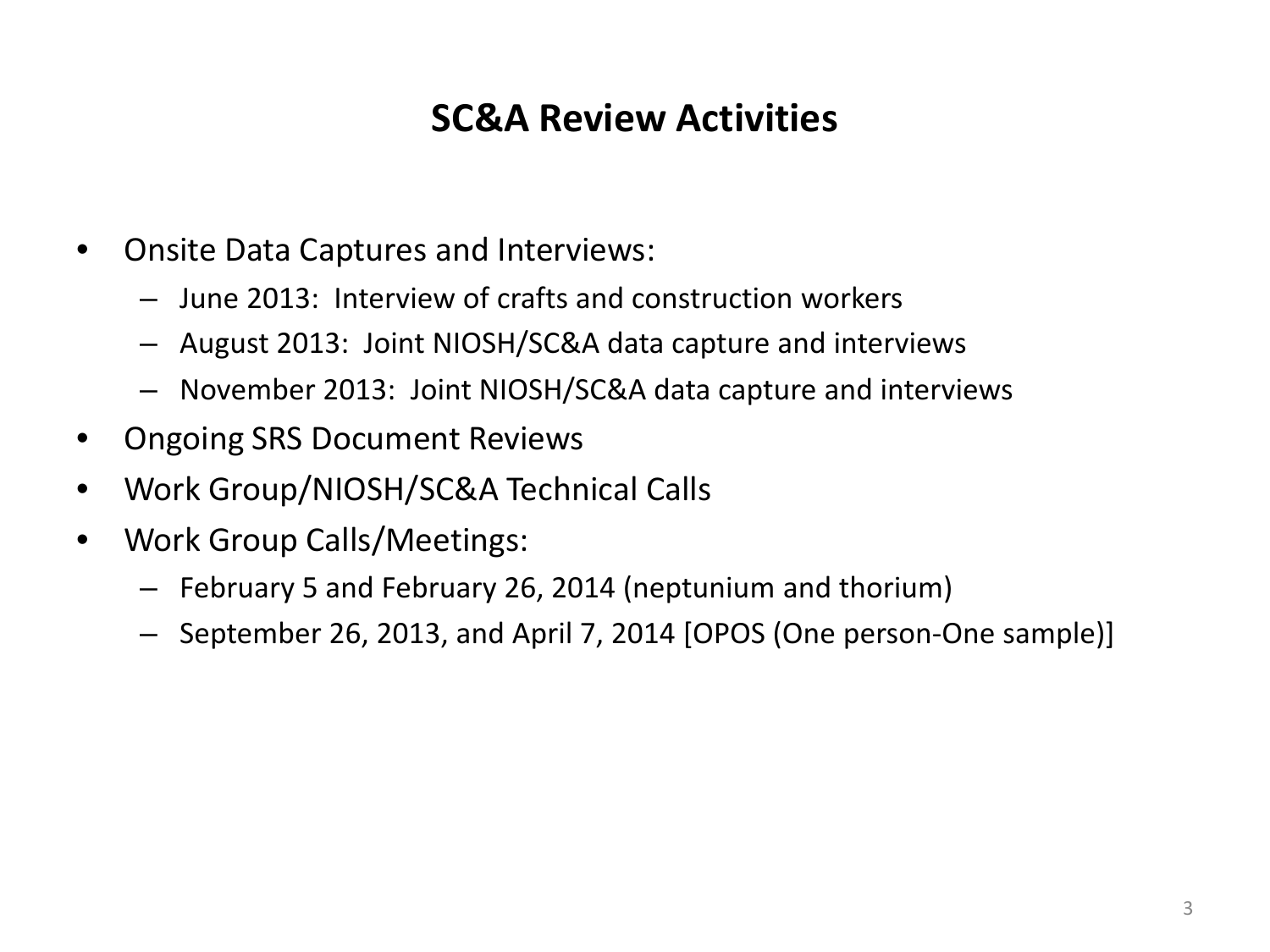### **Neptunium – Issue Status**

- NIOSH Developed Coworker Model for Np-237 (ORAU-RPRT-0056, 2012)
	- Proposes to use data for all workers based on conclusion that dose distributions of CTW and NCW workers were the same
	- Proposes dose estimation methods for Np-237
- SC&A Provided Comments in July 2013 Review to which NIOSH Responded in January 2014:
	- Findings 1–8 question CTW/NCW comparison and express concerns over OPOS
		- Issues included whether both groups were monitored in same manner (or needed to be), statistical validity, minimum sampling size, and sample dominance
	- Findings 9–19 address specific methods forNp-237 dose estimation
		- Issues included use of chest vs. whole body geometry, whether 86.5 keV photons suitable for estimating Np-237, how whole body counts and urinalysis results actually compare, assumptions made about intake dates, and rationale for sharp discontinuities in observed in-vivo based intake rates for Np-237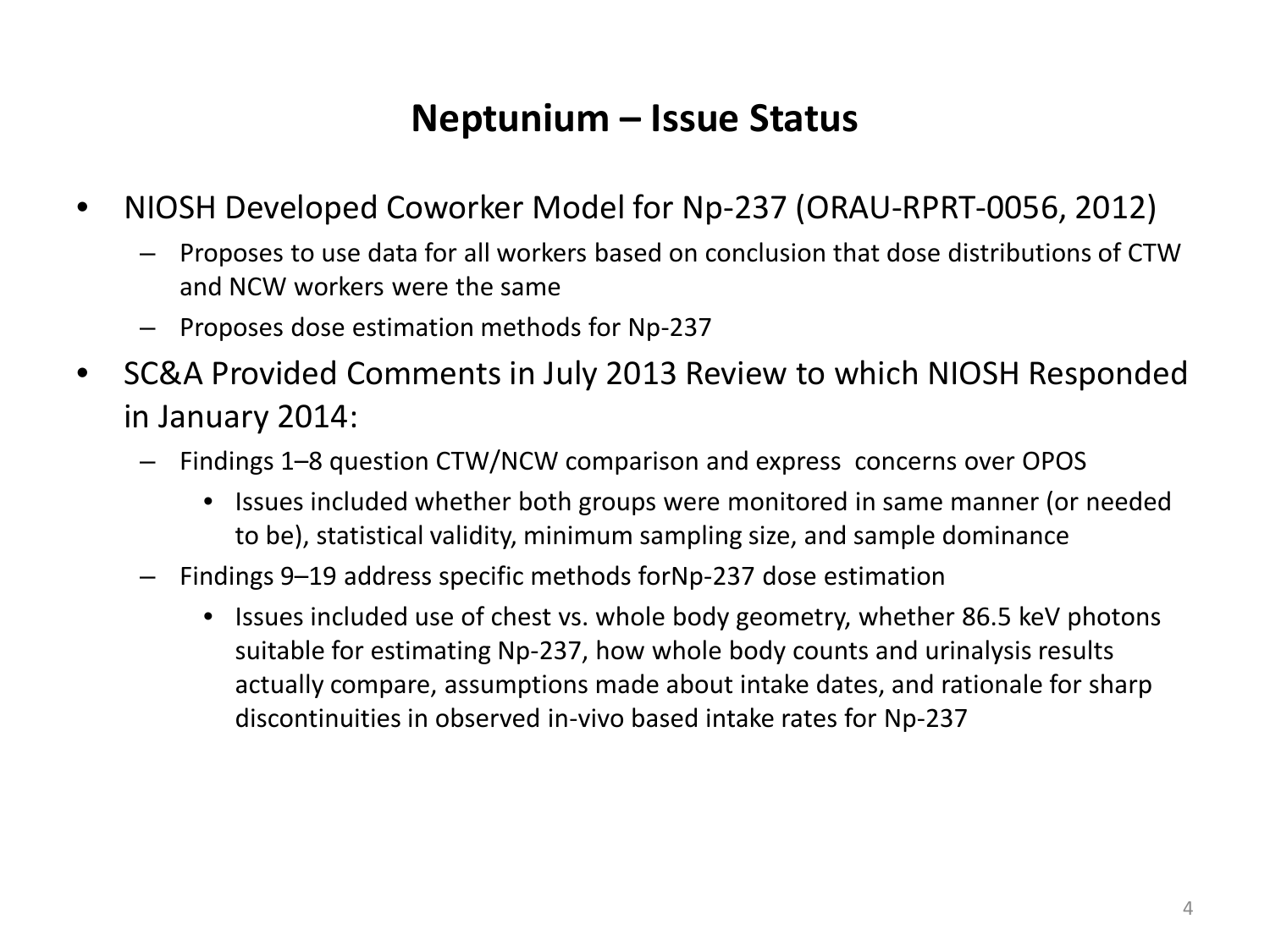### **Neptunium – Work Group Actions**

#### **Work Group Meeting Call (February 26, 2014):**

- Findings 1–8 of SC&A report address aspects devolving to comparability of CW:NCW — *deferred to SEC Work Group for OPOS discussion*
- Findings 9–19 address various concerns over current Np-237 dose estimation approach based on available bioassay data – *NIOSH agreed to conduct additional comparative analysis of bioassay data and review new Np/Pu concentration ratio data for possible application*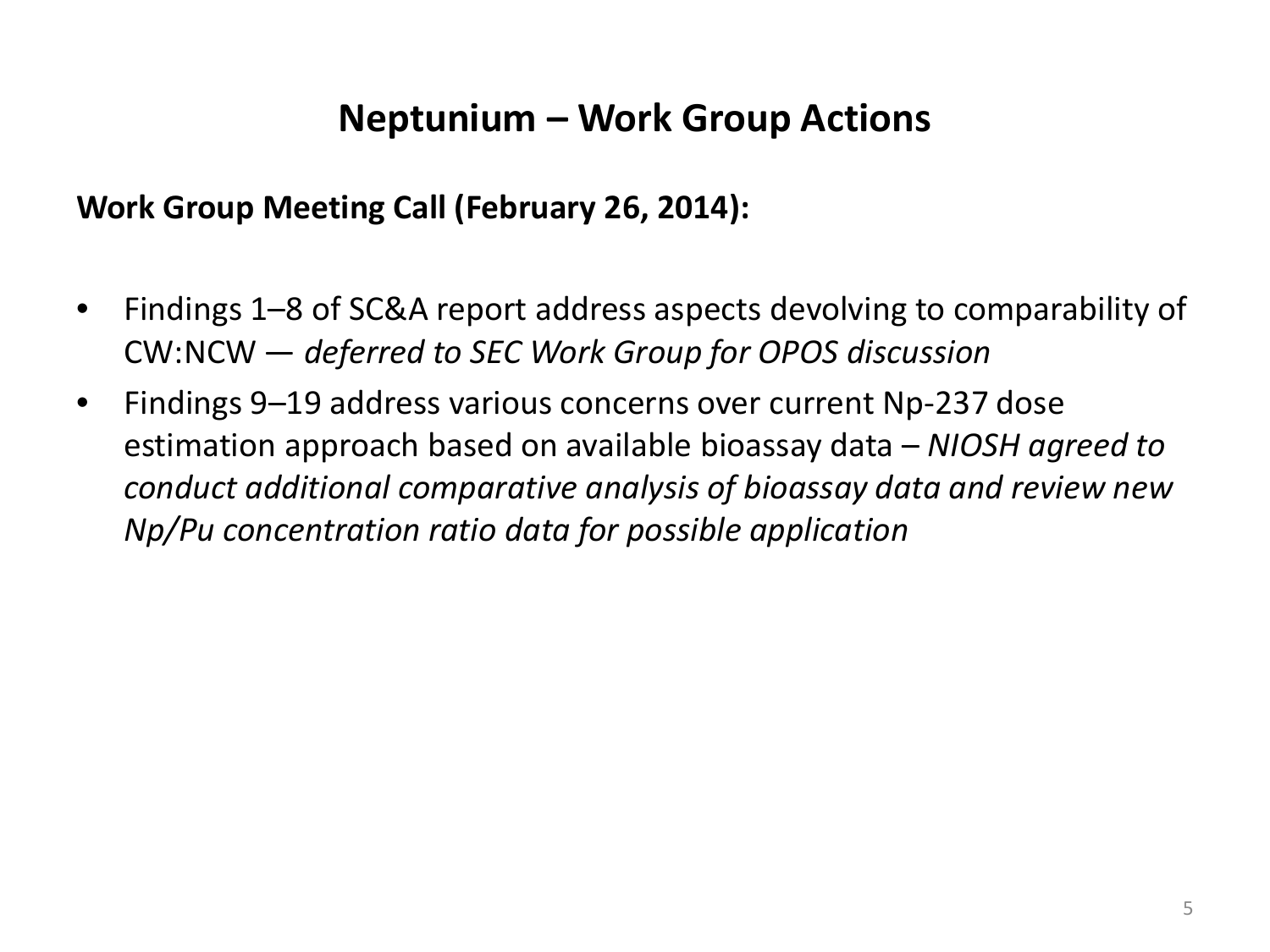### **Thorium – Issue Status**

- NIOSH Issued Addendum #3 to ER Addressing Thorium (post-1972); Presented at the December 2012 Advisory Board Meeting, Knoxville
	- Addendum #3 concludes dose reconstruction feasible for thorium, 1972–2007, because of very low inventory, minimal use, process knowledge, radiological controls, and availability of alternate bioassay data (Am, Cm, Cf)
- SC&A Provided Comments in September 2013 Review to which NIOSH Responded in January 2014:
	- Concerns over adequacy and completeness of NIOSH's source term description (time and place); while NIOSH expanded Table 5-1, SC&A has issues with basis for table and its implementation
	- Questions regarding monitoring configuration at tank farms to support bounding model for thoron exposure
	- Concerns over wide variability observed in individual urine sample counts for thorium
	- Other issues were deferred to SEC Work Group (OPOS-related), required provision of additional information, or were closed (e.g., chelation-related data not to be used)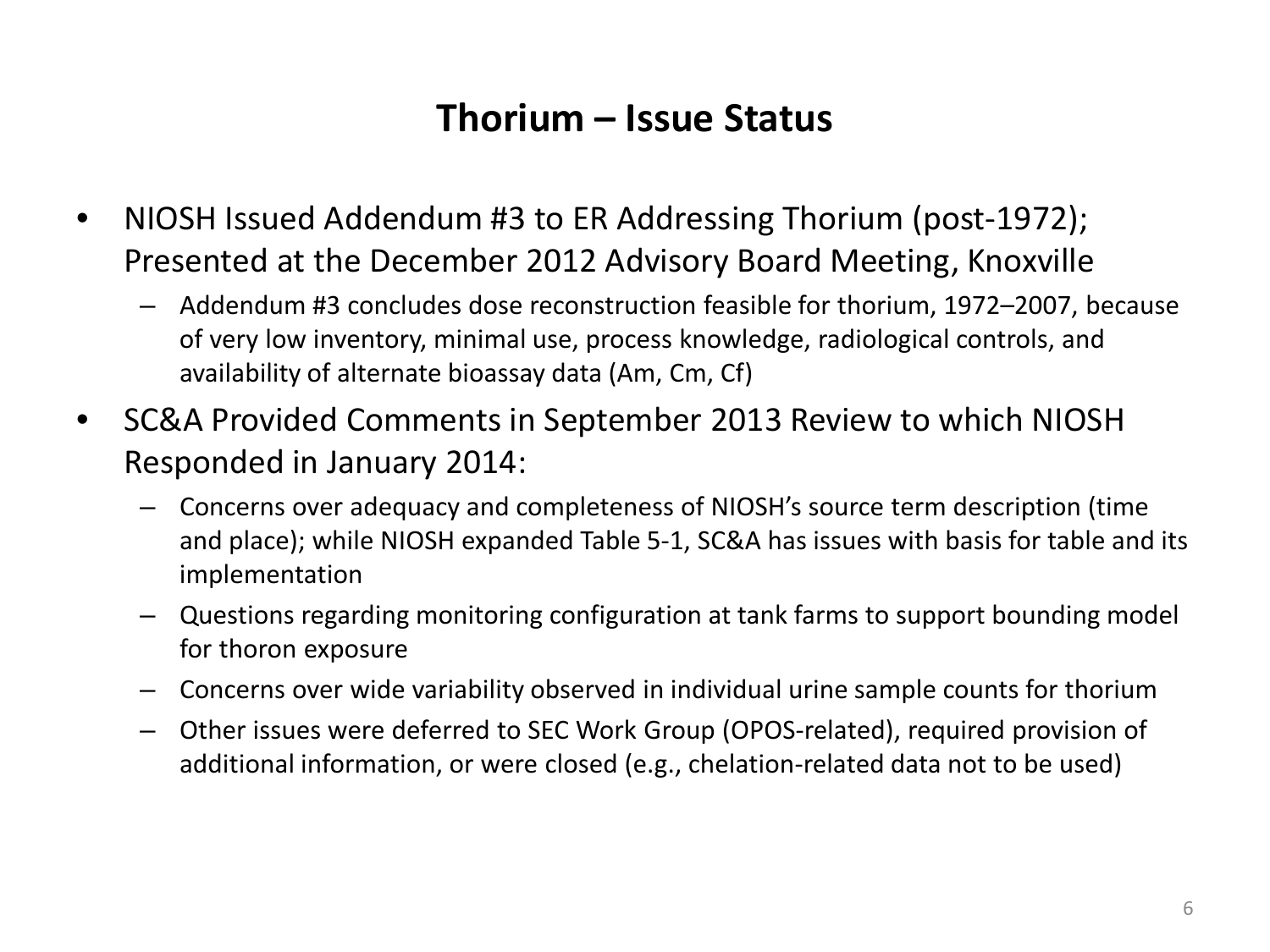### **Thorium – Work Group Actions**

#### **Work Group Meeting Call (February 26, 2014):**

- SC&A to prepare analysis of expanded Table 5-1 of OTIB-0081 used to identify SRS workers potentially exposed to thorium
- NIOSH to provide report of DAC-based approach to bound thorium doses after January 1, 1990
- NIOSH to obtain additional air sampling measurements for SRS tank farm to develop facility-specific bounding dose for thoron
- NIOSH to investigate derivation of coworker intakes for thorium given observed wide variability of counts for same urinalysis sample
- Issues related to CTW:NCW comparisons deferred to OPOS discussion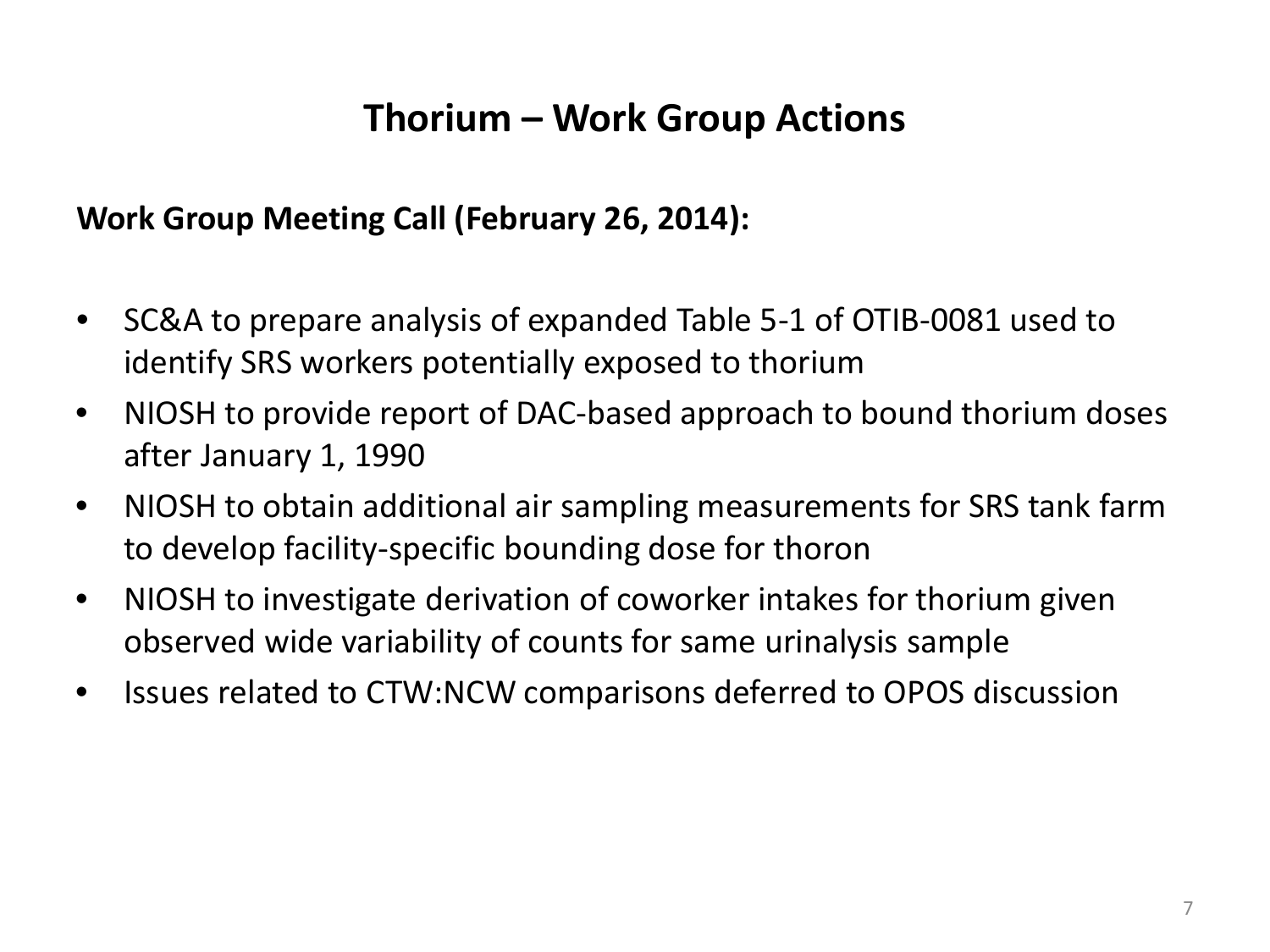## **Overall CTW to NCW Internal Dose Comparison – SEC Work Group Deliberations**

- ORAUT-RPRT-0053 (2012) introduced one person-one sample (OPOS) methodology as alternative to existing pooled-data approach for coworker models. Addresses problems of "data dominance" and correlation.
- General approach has specific application to SRS (e.g., Np and Th), but does not ameliorate concern over differences in CTW:NCW monitoring
- SC&A provided initial response to RPRT-0053, and more detailed response in September 2013 and Work Group presentation in April 2014:
	- SC&A concludes that use of OPOS on fixed-period basis is not scientifically justified based on review of data dominance and correlation at SRS and Fernald, and statistical validity
	- Should only be used where clear evidence of data dominance is present due to spike in samples from incident(s)
- NIOSH response (January 2014) and Work Group presentation (April 2014) dispute SC&A findings; will issue written response on presented SC&A issues